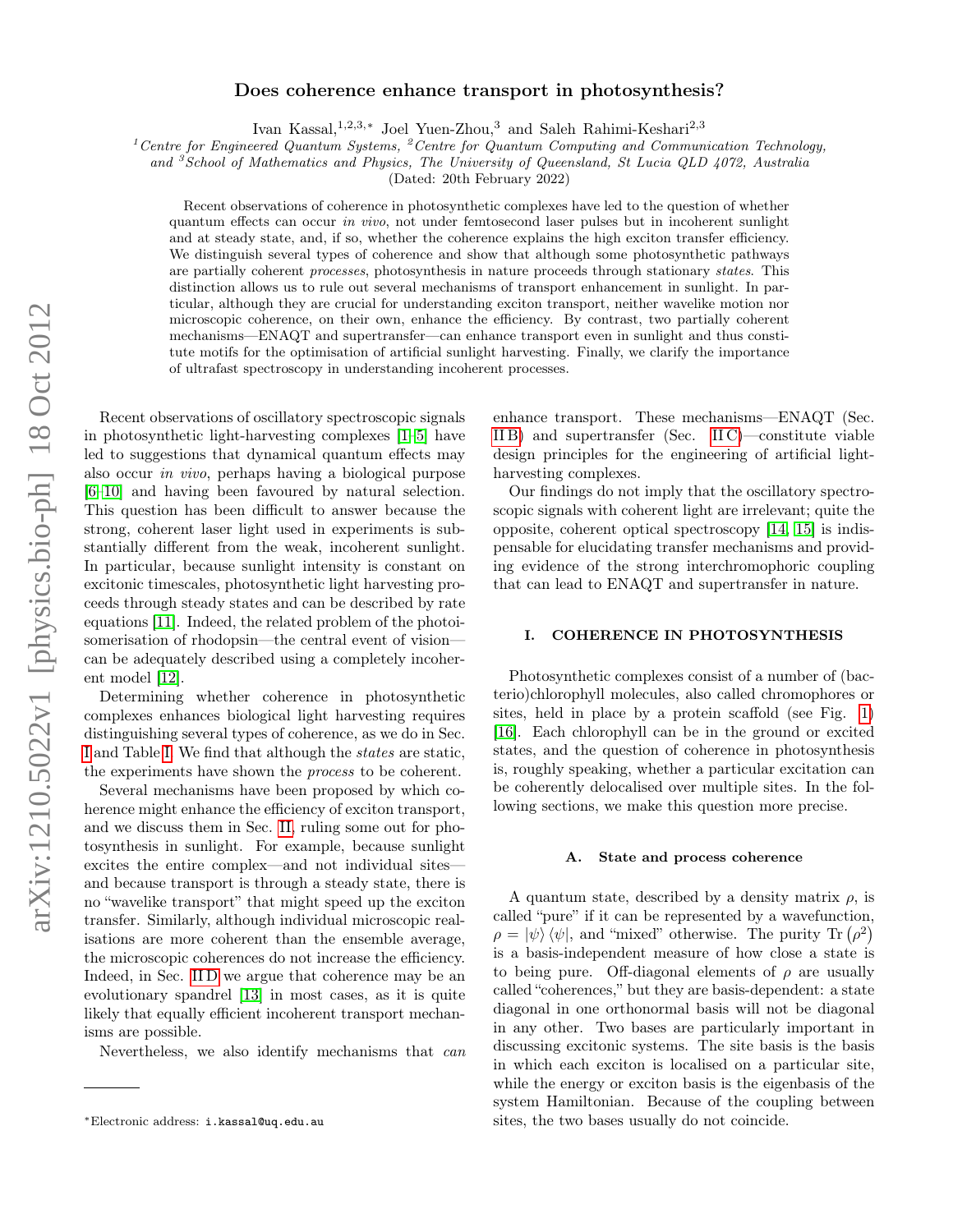| <b>Type</b>        |                                          | Definition                                                                                                                                     | Remarks                                                                                                                                                                                                                                                                                              |
|--------------------|------------------------------------------|------------------------------------------------------------------------------------------------------------------------------------------------|------------------------------------------------------------------------------------------------------------------------------------------------------------------------------------------------------------------------------------------------------------------------------------------------------|
| Optical coherence  |                                          | Temporal correlation of the light<br>field.                                                                                                    | The coherence of the incident radiation affects<br>the molecular states that are created.                                                                                                                                                                                                            |
| State<br>coherence | Purity                                   | $\text{Tr}\left(\rho^2\right).$                                                                                                                | Basis-independent.                                                                                                                                                                                                                                                                                   |
|                    | In a particular $\,$<br>basis            | Off-diagonal element of density<br>matrix.                                                                                                     | Basis-dependent. Coherence in energy basis<br>required for isolated system to undergo<br>non-trivial time evolution. Coherence in site<br>basis indicates exciton delocalisation.                                                                                                                    |
|                    | Static and<br>dynamical<br>coherence     | At equilibrium or steady state,<br>coherences are static (unchanging).<br>They are dynamical otherwise.                                        | In unitary evolution, coherences in the energy<br>basis evolve as $e^{-i\omega_{ij}t}$ . Wavelike transport<br>requires dynamical coherence in the energy basis.<br>An open system may have static coherences in<br>any basis.                                                                       |
|                    | Microscopic and<br>ensemble<br>coherence | Ensemble coherence is the<br>expectation value of the<br>energy-basis coherences of each<br>realisation (whose coherences are<br>microscopic). | Because of averaging, ensemble coherence is less<br>than the average absolute value of microscopic<br>coherences. Expectation values of observables<br>can be calculated either microscopically or using<br>the ensemble average.                                                                    |
| Process coherence  |                                          | An open system evolves<br>incoherently if the dissipation<br>dominates unitary evolution and<br>partially coherently otherwise.                | Basis-independent. Describes how long an<br>initially coherent state stays coherent. E.g.,<br>unitary evolution is coherent, Förster transfer is<br>incoherent. Importantly, a process can be<br>coherent even if, in particular cases, it proceeds<br>through steady states (as in photosynthesis). |

<span id="page-1-0"></span>Table I: Types of coherence discussed in this work.

Processes can also be described as coherent or incoherent. The evolution of an open quantum system consists of a unitary part and a dissipative part and the degree of process coherence depends on their relative strengths [\[17\]](#page-5-11). For example, an isolated system evolving unitarily is said to be evolving coherently, while Förster transfer is incoherent because the donor and acceptor are each more strongly coupled to their own dissipative environments then they are to each other, meaning that the slow transport between them will proceed at a simple rate [\[17\]](#page-5-11).

The distinction between state and process coherence is important. Although long-lived state coherence implies partial process coherence, the converse need not hold: a process can be coherent even if, in particular cases, it proceeds through mixed states and can be described by rate laws. The fact that the system would evolve in a wavelike fashion if it were excited in the right way shows that the process itself is coherent even if particular realisations are not. That is, the coherent couplings are stronger than the noise even if that can't be seen with, say, an initially mixed state.

# B. Excitation by lasers and by sunlight

Until recently, most biological processes were thought to occur in an environment so warm and wet that the dissipative term would dominate the unitary term. The os-

cillations observed in coherent spectroscopic experiments [\[1–](#page-5-0)[5\]](#page-5-1) indicate that this need not be so. Femtosecond laser pulses can create non-stationary states—states with coherences in the energy basis—and the fact that these coherences persist for a long time is evidence of partial process coherence. A substantial debate exists about the extent to which these coherences are electronic or vibrational [\[18–](#page-5-12)[20\]](#page-5-13), but that distinction is beyond the scope of this work: we will consider them as coherences between the vibronic eigenstates of the complete molecular Hamiltonian.

While experiments have shown instances of photosynthetic light harvesting to be partially coherent processes, to understand whether photosynthesis involves coherent states in sunlight as well as under laser pulses, we must consider optical coherence. Light can be coherent in different ways, with various degrees of temporal, spectral, spatial, and polarisational coherence [\[21\]](#page-5-14). Spatial coherence can be assumed because photosynthetic complexes are much smaller than visible wavelengths, while polarisation coherence has little influence because of ensemble orientational averaging. The two types of coherence that are more important are the (related) temporal and spectral coherences. Classical light is "coherent" if its phase can be predicted at all times, and "partially coherent" otherwise. Sunlight is essentially incoherent because for black-body radiation at 5870 K, the coherence time is about 0.6 fs, shorter than other relevant timescales. Light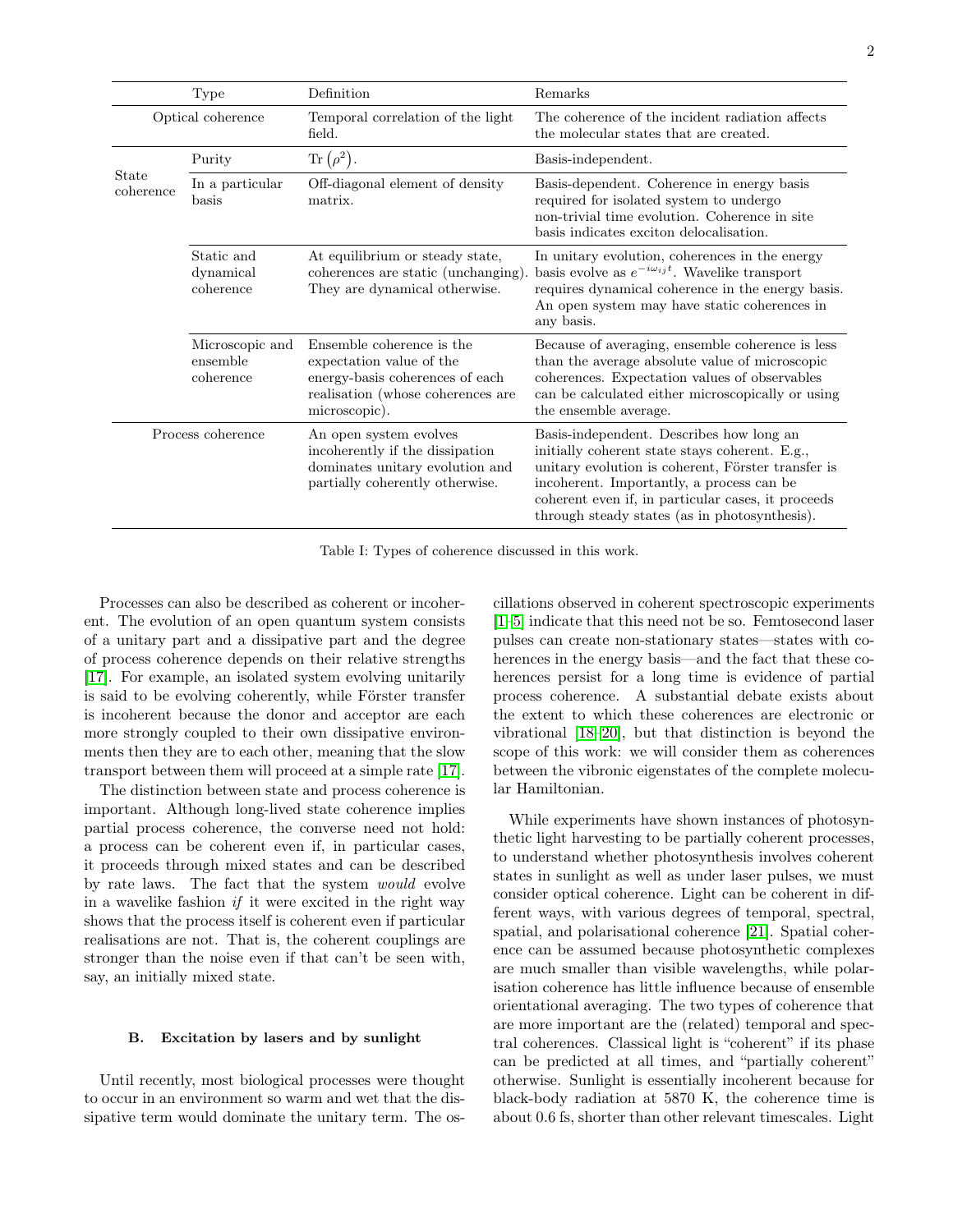can be described in a fully quantised manner or semiclassically; the latter generally suffices for biological problems.

The coherence of the light absorbed by a molecule affects the resulting molecular state [\[11,](#page-5-4) [22,](#page-5-15) [23\]](#page-6-0), even if a single photon is absorbed [\[24\]](#page-6-1). The effect is most dramatic for isolated molecules: while coherent light can excite coherences in the energy basis, an ensemble of isolated molecules with non-degenerate levels, excited by incoherent light, will be in a mixture of energy eigenstates [\[23,](#page-6-0) [24\]](#page-6-1). Essentially, each non-degenerate transition will be driven by a different frequency component in the light, and these will have uncorrelated phases because the light is incoherent. When the random phases are averaged, the coherences disappear whereas the populations do not. Short pulses can excite coherences [\[23\]](#page-6-0), but because sunlight intensity is constant on light-harvesting timescales, these "turn-on" effects are of no concern.

The behaviour is slightly different for open systems. Since the result for isolated systems can be immediately applied to the system and the bath as a whole, coherences between system-bath eigenstates must vanish in the same way. However, upon tracing out the bath, energy-basis coherences of the reduced system may be substantial and may even approach the populations in magnitude [\[11\]](#page-5-4). A recent calculation of coherence dynamics in a multichromophoric system embedded in a structured, non-Markovian environment, found the coherences to be minimal [\[25\]](#page-6-2).

Importantly, natural light harvesting occurs at steady state, because the complexes are illuminated by weak sunlight whose intensity is constant at all relevant timescales. The complex is essentially a heat engine connected to two baths, the radiation at 5870 K and the cooler surroundings, which extracts work while steadily transmitting energy from the radiation to the surroundings. Therefore, whatever coherences remain in the system after tracing out the bath will also be stationary, up to negligible turn-on transients; that is, their phase will not evolve as  $e^{-i\omega_{ij}t}$  as it would if the system were isolated. In particular, this means that excitation by sunlight will not be followed by excitonic wavelike motion. Large stationary coherences can occur if the detuning between two levels is small and their relaxation fast, meaning that they are close in energy and broadened enough to make their spectral envelopes indistinguishable [\[11\]](#page-5-4). Indeed, tuneable systems could be arranged so that the static state coherence between nearly degenerate levels enhances the power from a photovoltaic cell [\[26,](#page-6-3) [27\]](#page-6-4).

### C. Absence of localised excitation

Although much can be learned about transport by considering an exciton initially localised on a particular site

[\[29–](#page-6-5)[36\]](#page-6-6), the picture changes when one models light absorption. The wavelength of visible light is much larger than the size of photosynthetic complexes, meaning that all the chromophores experience the same electric field. Consequently, the steady state that is reached reflects the fact that the incoming radiation excites collective eigenstates of the whole complex, not individual sites.

The Fenna-Matthews-Olson complex (FMO) [\[16\]](#page-5-10) has been modelled with the excitation starting on sites that are believed to be closest to the chlorosome antenna that actually harvests the light [\[29–](#page-6-5)[35\]](#page-6-7). This approach should be adapted for studying light harvesting in sunlight: a chlorosome is as much an incoherent source of excitation as sunlight is. The energy transfer time from chlorosome to FMO (more than 120 ps [\[37\]](#page-6-8)) is much larger than the chlorosome's dephasing time, meaning that the transfer is by an incoherent Förster mechanism. That is, the chlorosome excites FMO in much the same way as incoherent light does (Sec. 4.3 of [\[11\]](#page-5-4)). Even if site 1 were the only site coupled to the chlorosome, the chlorosome wouldn't coherently excite site 1, to be followed by wavelike transport; rather, it would excite a mixture of FMO eigenstates in proportion in which they are found on site 1.

### <span id="page-2-0"></span>D. Microscopic coherence

Studies of photosynthetic complexes have usually considered ensembles. In fact, each photosynthetic organism contains an ensemble of photosynthetic complexes, each of which experiences a slightly different environment (inhomogeneous disorder) [\[9,](#page-5-16) [10\]](#page-5-3). To properly understand natural light harvesting, it will be important to carry out single-molecule spectroscopic experiments to discern the mechanistic details that may be washed out in the ensemble average [\[10,](#page-5-3) [38,](#page-6-9) [39\]](#page-6-10).

An intriguing question is whether the state coherences of individual ensemble realisations—the microscopic coherences—play a role. Certainly, the ensemble density matrix, being the average of the microscopic density matrices, will have smaller coherences than the average absolute value of the microscopic coherences. Even if photosynthesis in vivo proceeded through diagonal steady states, the microscopic coherences might be non-zero. It is tempting to think that the potentially large microscopic coherences might affect light harvesting, by, for example, increasing its efficiency. For example, if each realisation used state coherence to enhance the efficiency, one would have to calculate the efficiency for each realisation and then average over the ensemble.

Having to simulate every realisation would be a Herculean task, but is fortunately unnecessary. Changing the order of ensemble averaging and calculating the expectation values of observables—including the efficiency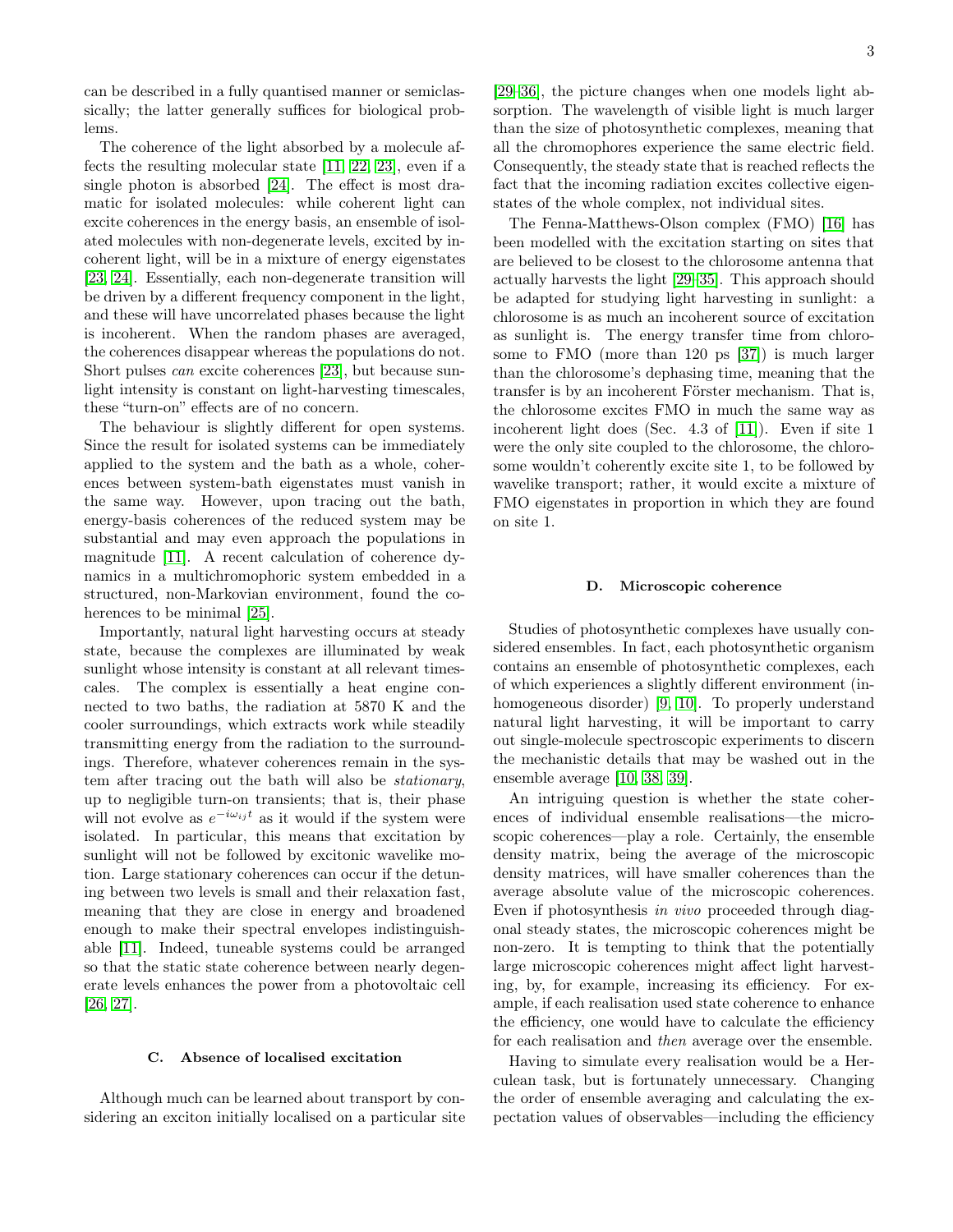

<span id="page-3-1"></span>Figure 1: Photosynthesis in incoherent light, illustrated with a simplified model of LHII and LHI complexes from purple bacteria [\[16\]](#page-5-10). a. Sunlight, unlike femtosecond lasers, is incoherent and stationary; therefore, photosynthesis operates at steady state. The wavelength of light is much longer than the complex size. RC: reaction centre. b. A common, but inaccurate view. Because the wavelengths of light are long, it's not the case that a localised state is excited, followed by wavelike transport. Consequently, several coherent mechanisms are not relevant to photosynthesis in vivo. c. Instead, sunlight only excites stationary states that are diagonal or slightly coherent in the energy basis. Incoherent long-range transfer between different complexes (e.g., B800→B850) can be enhanced by supertransfer, a cooperative effect due to short-range process coherence (see Sec. [II C\)](#page-4-1). Energies not to scale. Renderings of complexes from [\[28\]](#page-6-11), with permission.

 $n$ —makes no difference:

$$
\operatorname{Tr}\left(\eta \left\langle \rho_{S}\right\rangle_{\text{ens}}\right) = \left\langle \operatorname{Tr}\left(\eta \rho_{S}\right)\right\rangle_{\text{ens}},\tag{1}
$$

where  $\langle \cdot \rangle_{\text{ens}}$  is the average over realisations  $\rho_S$ . Although some elements of the ensemble might benefit from state coherence, the benefit will be compensated in others. For example, if we imagine that the efficiency is proportional to a coherence,  $\eta \propto \rho_{12}$ , then  $\langle \eta \rangle_{\text{ens}} \propto \langle \rho_{12} \rangle_{\text{ens}} = 0$  if the ensemble is diagonal. Although it is tempting to speculate about the efficiency including terms like  $|\rho_{12}|^2$ , whose average would not vanish, it should be remembered that  $|\rho_{12}|^2$  is not a linear operator on  $\rho$  and therefore not a valid observable. Likewise, the purity  $\text{Tr}(\rho^2)$  is not an observable, so there is no contradiction if an ensemble of pure states has a purity less than 1. Non-linear expressions such as these are not observables because they cannot be measured in a single-shot measurement. Determining their expectation values is possible, but it requires the experimental ability to produce multiple copies of the same quantum state, which is not the situation in a genuinely random ensemble. Additionally, we do not claim that quantum systems can only respond linearly to external perturbations, but only that expectation values of observables are linear in  $\rho$  even if the response is nonlinear in the perturbation.

A similar situation occurs if one considers sunlight as a train of femtosecond pulses [\[7\]](#page-5-17), in which case there is an ensemble of the phases and arrival times of these pulses. Even if each pulse could excite non-stationary states like

a femtosecond laser could, the simpler, incoherent ensemble average will reproduce all the observables.

We do not seek to undermine the usefulness of singlemolecule experiments, which are indispensable in elucidating biological mechanisms—as patch-clamping was for ion channels. We merely stress that once the mechanism is known, the outcome of a process can be calculated either microscopically or using the ensemble average, indicating that microscopic coherences do not play an important role in sunlight harvesting.

# <span id="page-3-0"></span>II. EXCITON TRANSPORT EFFICIENCY

Because the process of light-harvesting is partially coherent, it is tantalising to wonder whether the coherence might enhance the efficiency of exciton transport, suggesting it was selected by natural selection. The efficiency can be defined as the proportion of the initially created excitons that reach the reaction centre. Several mechanisms have been proposed by which coherence might enhance transport efficiency, and we consider how each of them might operate in the steady-state regime of natural light harvesting. We have already seen, in Sec. ID, that microscopic coherence cannot enhance efficiency, and in Sec. [II A](#page-4-2) we rule out another mechanism. Nevertheless, two mechanisms may be said to operate: ENAQT and supertransfer, discussed in Sec. IIB and IIC, respectively. This is not to say that coherence is necessary for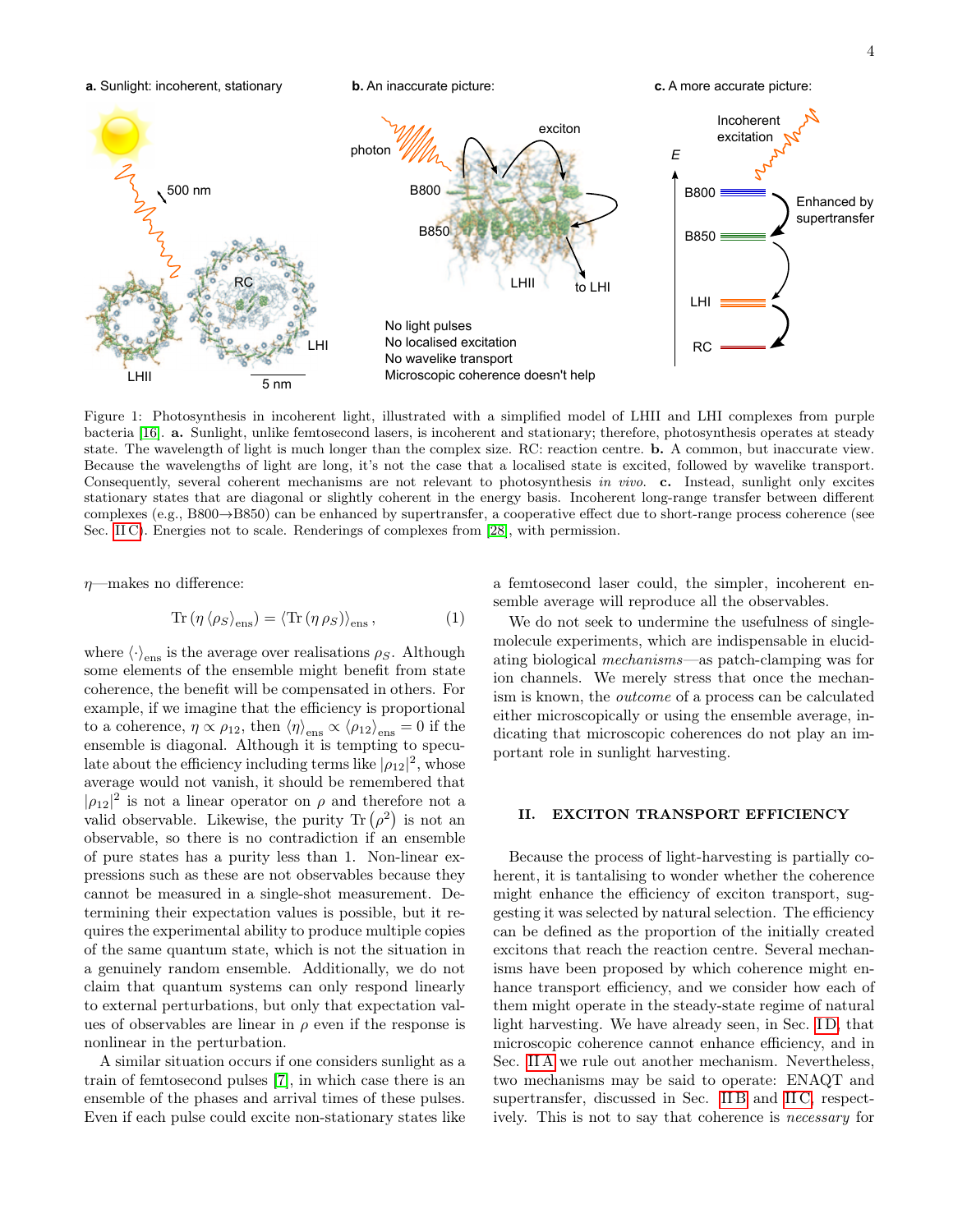highly efficient transport—in Sec. IID we argue that natural coherence may be an evolutionary spandrel and that although ENAQT and supertransfer may enhance the efficiency of artificial light-harvesting complexes, the possibility of efficient incoherent transport should not be overlooked.

# <span id="page-4-2"></span>A. Faster delocalisation

The simplest example of a difference between quantum and classical transport occurs on ordered, infinite lattices. On a one-dimensional lattice, quantum transport is "ballistic" because the variance of the particle's wavefunction is proportional to time,  $\Delta x_{\text{quant}} = c_{\text{quant}}t$ . Classical transport, say by random walk, is "diffusive",  $\Delta x_{\text{class}} = c_{\text{class}} \sqrt{t}$ . Therefore, at sufficiently long times,  $\Delta x_{\text{quant}}$  will exceed  $\Delta x_{\text{class}}$ , even if  $c_{\text{class}} > c_{\text{quant}}$ .

If an excitation were initially localised, coherent delocalisation might well enhance transport to a distant reaction centre. But as we noted above, photosynthetic complexes are much smaller than the wavelength of light, meaning that initial excitations are not localised. Furthermore, in any finite system, a classical particle could spread over the entire complex faster than a quantum particle if  $c_{\text{class}}$  were sufficiently large. Therefore, even if an exciton in a biological complex initially spread ballistically [\[33\]](#page-6-12), incoherent transport could cause faster delocalisation if the incoherent transfer rates were higher. In other words, the coherent speed-up of delocalisation cannot be said to be responsible for the high transport efficiency.

# <span id="page-4-0"></span>B. ENAQT

Environment-assisted quantum transport (ENAQT) can occur in systems whose evolution can be modified from coherent to incoherent using an adjustable coupling to a particular bath. ENAQT occurs if the efficiency of transport from one site to another is highest in the intermediate coupling regime, i.e., higher than it would be in either the unitary or incoherent limits [\[30,](#page-6-13) [31,](#page-6-14) [34,](#page-6-15) [40\]](#page-6-16). Although previous work has considered initially localised excitations, the steady state version is easily constructed as well.

In disordered systems, initially localised excitations may be prevented from delocalising by coherent effects such as Anderson localisation. ENAQT occurs if moderate decoherence destroys the coherent localisation, allowing the particle to reach its target. Similarly, very strong decoherence can prevent transport, meaning that adding partial coherence can optimise the efficiency. The extent of ENAQT is very dependent on the nature of the particular bath being studied. For certain realistic baths, the transport efficiency in FMO has been found to be optimised in an intermediate coupling regime [\[34\]](#page-6-15); therefore, that complex can be said to have enhanced transport over the hypothetical case of weaker or stronger bath coupling. However, as we argue in Sec. [II D,](#page-5-6) this does not show that coherence is necessary for the high efficiency.

### <span id="page-4-1"></span>C. Supertransfer

The second design motif is supertransfer, an enhancement of long-range incoherent transport by short-range process coherence [\[41–](#page-6-17)[43\]](#page-6-18). Named after superradiance, it involves a donor complex and an acceptor complex, each composed of several chromophores. The two complexes are far apart and the weak transfer between them incoherent (Förster), but the total incoherent rate depends on the process coherence within the donor. In the complete absence of process coherence, each chromophore in the donor is independently incoherently coupled to each chromophore in the acceptor by the dipole-dipole interaction. In the alternative case, the excitons within the donor are delocalised across multiple sites, allowing for cooperative transfer and an enhanced overall incoherent rate. In excitonic systems this effect is also known as multi-chromophoric Förster resonant energy transfer [\[44,](#page-6-19) [45\]](#page-6-20).

In the extreme case, incoherent transfer of excitons symmetrically delocalised across M chromophores on the donor can be up to  $M$  times faster than if the chromophores only communicated individually [\[42\]](#page-6-21) (see also the renormalisation scheme in [\[46\]](#page-6-22)). For example, we consider a donor and an acceptor, each composed of two chromophores, all of whose dipole moments are parallel and with magnitude  $\mu$ . In the incoherent case, each chromophore in the donor has a  $\frac{1}{2}$  chance of being occupied and transmits to each acceptor chromophore with a Fermi-golden-rule rate  $\gamma \sim |\mu_D \mu_A|^2 = \mu^4$ . This gives a total incoherent rate of  $\Gamma_{\text{incoh}} = 2\gamma$ . If local coherence is present and the donor is in the symmetric ground state with dipole  $(\mu_1 + \mu_2)/\sqrt{2}$  that communicates with the corresponding state on the acceptor, the total incoherent rate is doubled:

$$
\Gamma_{\rm coh} \sim \left| \left( \frac{\mu_1 + \mu_2}{\sqrt{2}} \right)_D \left( \frac{\mu_1 + \mu_2}{\sqrt{2}} \right)_A \right|^2 = 4\mu^4 = 2\Gamma_{\rm incoh}.
$$
\n(2)

Supertransfer persists in incoherent light and at steady state, meaning that biomolecular networks in which supertransfer occurs, such as the LHI and LHII complexes [\[45\]](#page-6-20) in Fig. [1,](#page-3-1) may be said to have enhanced efficiency compared to the situation where all the chromophores were individually coupled [\[43\]](#page-6-18).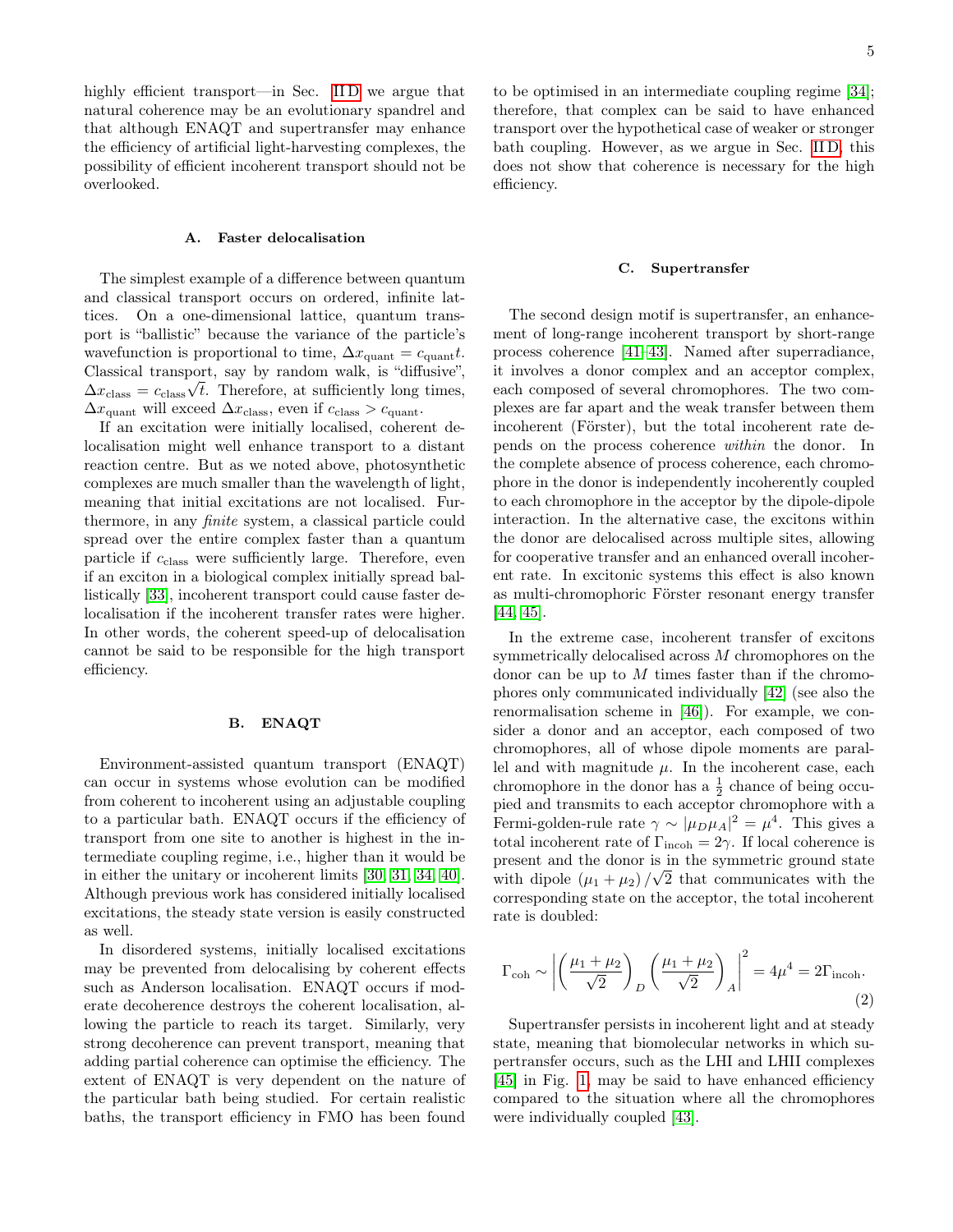### <span id="page-5-6"></span>D. Is coherence a spandrel?

ENAQT and supertransfer are both robust effects that may be used to explain the high transport efficiency in some complexes and that may be used in the design of artificial complexes. However, we must caution against the conclusions that process coherence always assists transport or that it is necessary for high transport efficiencies. Indeed, for any particularly efficient coherent process, one could increase the efficiency by adding additional incoherent rates direct to the reaction centre. Therefore, in engineering artificial light-harvesting systems, one should not consider process coherence necessarily advantageous. This is not to say that there are no design motifs to be learned from photosynthesis: in certain artificial systems, ENAQT and supertransfer may be of great use.

The same caution should be applied to hypotheses that coherence is responsible for the high efficiency of photosynthetic exciton transport or that it was favoured by natural selection. Even if, for a particular bath, EN-AQT calculations show that moderate coherence helps, we should recognise that evolution was not constrained to any particular bath (i.e., protein cage) and that a different bath could have yielded a more efficient, albeit incoherent, process. For this reason, we suspect that the observed process coherence may be an evolutionary spandrel [\[13\]](#page-5-7). It could well be that in trying to increase incoherent couplings and create an energy funnel to the reaction centre, evolution brought the chromophores closer, making strong interchromophoric couplings—and thus partial process coherence—unavoidable.

### III. CONCLUSIONS

Although natural light harvesting proceeds through stationary states, long-lived dynamical coherences in ultrafast experiments remain remarkable because they show that the couplings between the chromophores are stronger than their couplings to their respective baths, which can indicate ENAQT or supertransfer even under incoherent illumination. Therefore, this artificial phenomenon is relevant not because it occurs in the same way in vivo, but because it may indicate energy transport mechanisms that are qualitatively different from the previously assumed incoherent site-to-site hopping. Because this is the case if the observed dynamical coherences are of electronic and not vibrational nature, additional studies should address the origin of the oscillations [\[19,](#page-5-18) [20\]](#page-5-13).

A remaining challenge is to construct models of energy transfer under incoherent light based on spectroscopic data acquired with coherent light sources. Quantum process tomography helps achieve this goal by systematically correlating the prepared input and measured output states in the excitonic system [\[47,](#page-6-23) [48\]](#page-6-24). A complete characterisation may permit the control of energy flow using coherent light in the spirit of quantum control [\[49,](#page-6-25) [50\]](#page-6-26), in which case dynamical coherences would be essential to achieving the desired goal.

We thank Alán Aspuru-Guzik, Alessandro Fedrizzi, Daniel James, Jacob Krich, Gerard Milburn, Ben Powell, Tim Ralph, Drew Ringsmuth, Tom Stace, and Andrew White for valuable discussions. This work was supported by a UQ Postdoctoral Research Fellowship, a UQ Early Career Researcher grant, and the Australian Research Council Centre of Excellence for Quantum Computation and Communication Technology (project CE110001027).

- <span id="page-5-0"></span>[1] G. S. Engel, T. R. Calhoun, E. L. Read, T.-K. Ahn, T. Mančal, Y.-C. Cheng, R. E. Blankenship, and G. R. Fleming, Nature 446, 782 (2007).
- [2] H. Lee, Y.-C. Cheng, and G. R. Fleming, Science 316, 1462 (2007).
- [3] E. Collini, C. Y. Wong, K. E. Wilk, P. M. G. Curmi, P. Brumer, and G. D. Scholes, Nature 463, 644 (2010).
- [4] G. Panitchayangkoon, D. Hayes, K. A. Fransted, J. R. Caram, E. Harel, J. Wen, R. E. Blankenship, and G. S. Engel, Proc. Natl. Acad. Sci. 107, 12766 (2010).
- <span id="page-5-1"></span>[5] C. Y. Wong, R. M. Alvey, D. B. Turner, K. E. Wilk, D. A. Bryant, P. M. G. Curmi, R. J. Silbey, and G. D. Scholes, Nature Chem. 4, 396 (2012).
- <span id="page-5-2"></span>[6] A. Ishizaki and G. R. Fleming, Proc. Natl. Acad. Sci. 106, 17255 (2009).
- <span id="page-5-17"></span>[7] Y.-C. Cheng and G. R. Fleming, Annu. Rev. Phys. Chem. 60, 241 (2009).
- [8] G. D. Scholes, G. R. Fleming, A. Olaya-Castro, and R. van Grondelle, Nature Chem. 3, 763 (2011).
- <span id="page-5-16"></span>[9] A. Ishizaki and G. R. Fleming, J. Phys. Chem. B 115, 6227 (2011).
- <span id="page-5-3"></span>[10] J. M. Dawlaty, A. Ishizaki, A. K. De, and G. R. Fleming, Phil. Trans. Roy. Soc. A 370, 3672 (2012).
- <span id="page-5-4"></span>[11] T. Mančal and L. Valkunas, New J. Phys. 12, 065044 (2010).
- <span id="page-5-5"></span>[12] K. Hoki and P. Brumer, Procedia Chem. , 1 (2010).
- <span id="page-5-7"></span>[13] S. J. Gould and R. C. Lewontin, Proc. Roy. Soc. B 205, 581 (1979).
- <span id="page-5-8"></span>[14] S. Mukamel, Principles of Nonlinear Optical Spectroscopy (Oxford University Press, New York, 1999).
- <span id="page-5-9"></span>[15] M. Cho, Two-Dimensional Optical Spectroscopy (CRC Press, Boca Raton, 2009).
- <span id="page-5-10"></span>[16] R. E. Blankenship, Molecular Mechanisms of Photosynthesis, 1st ed. (Wiley-Blackwell, New York, 2002).
- <span id="page-5-11"></span>[17] V. May and O. Kühn, Charge and Energy Transfer Dynamics in Molecular Systems, 3rd ed. (Wiley-VCH, Weinheim, 2011).
- <span id="page-5-12"></span>[18] D. B. Turner, K. E. Wilk, P. M. G. Curmi, and G. D. Scholes, J. Phys. Chem. Lett. 2, 1904 (2011).
- <span id="page-5-18"></span>[19] N. Christensson, F. Milota, J. Hauer, J. Sperling, O. Bixner, A. Nemeth, and H. F. Kauffmann, J. Phys. Chem. B 115, 5383 (2011).
- <span id="page-5-13"></span>[20] J. Yuen-Zhou, J. J. Krich, and A. Aspuru-Guzik, J. Chem. Phys. 136, 234501 (2012).
- <span id="page-5-14"></span>[21] L. Mandel and E. Wolf, Optical Coherence and Quantum Optics (Cambridge University Press, Cambridge, 1995).
- <span id="page-5-15"></span>[22] M. O. Scully and M. S. Zubairy, Quantum Optics (Cam-